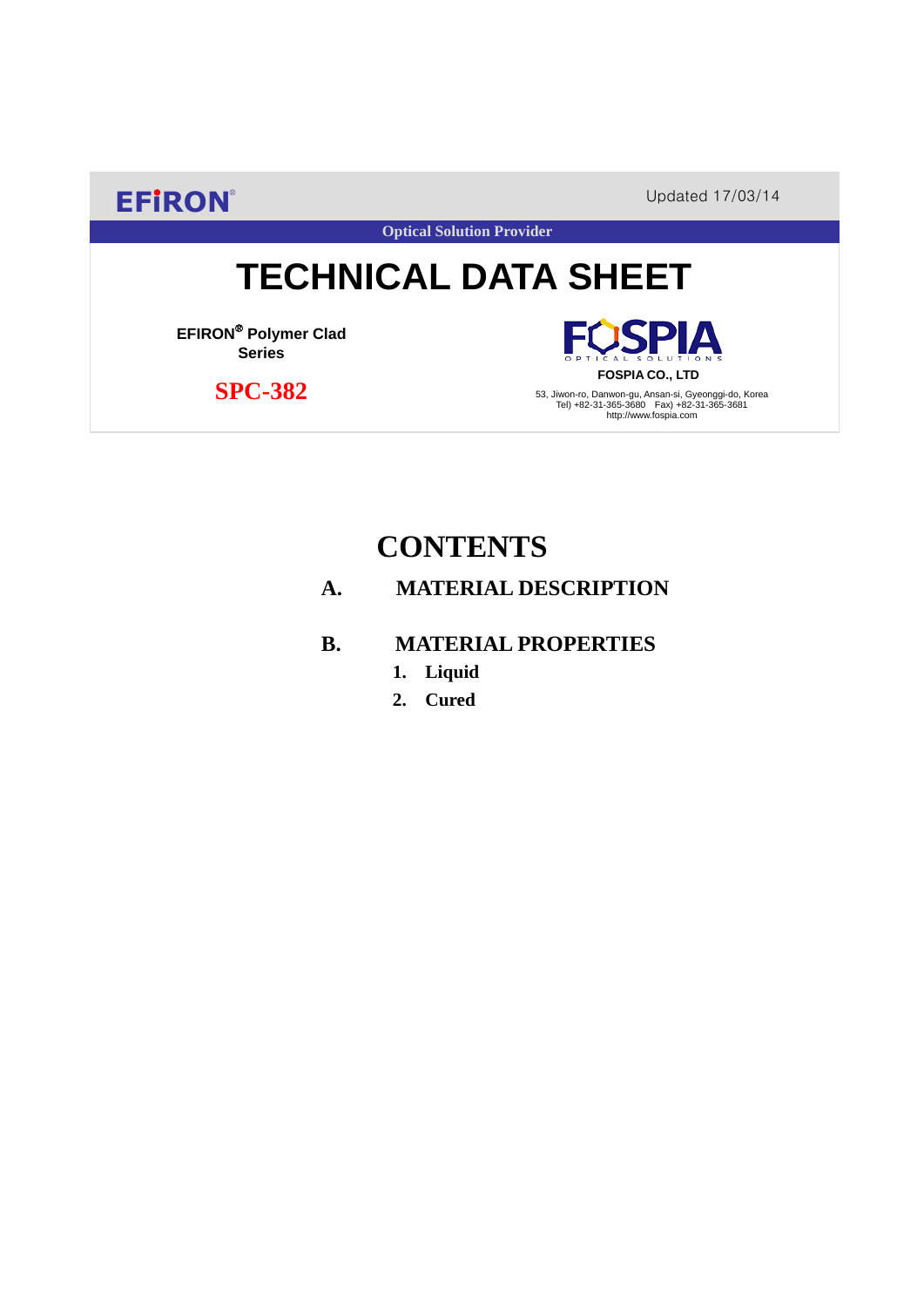## A. MATERIAL DESCRIPTION

EFIRON<sup>®</sup> SPC-382 coating is a radiation-curable acrylate useful for polymer cladding making processes. EFIRON<sup>®</sup> SPC-382 coating has suitable glass transition temperature, rapid cure property, non-yellowing, thermal resistance, high oxidative and hydrolytic (moisture) stability, which are required by optical fiber industry applications.

#### **1. CURING CONDITION**

Minimum UV dose of  $EPIRON^{\circledR}$  SPC-382 for complete cure is 1000 mJ/cm<sup>2</sup> under a nitrogen environment. However, the minimum dosage is heavily dependent upon the thickness of the PC layer.

#### **2. STORAGE**

 $EFINON^{\circledR}$  SPC-382 polymer cladding coating can polymerize under improper storage conditions. Store materials away from direct sunlight and presence of oxidizing agents and free radicals. Storage temperature range is between  $10^{\circ}$  to 30℃.

#### **3. PRECAUTION**

 $EFINON^{\circledR}$  SPC-382 polymer cladding coating materials can cause skin and eye irritation after contact. Therefore, avoid direct contact with these materials. If contact occurs, immediately rinse affected areas copiously with water.

#### **4. NOTES**

The information contained herein is believed to be reliable but is not to be taken as representation, warranty or guarantee and customers are urged to make their own tests.